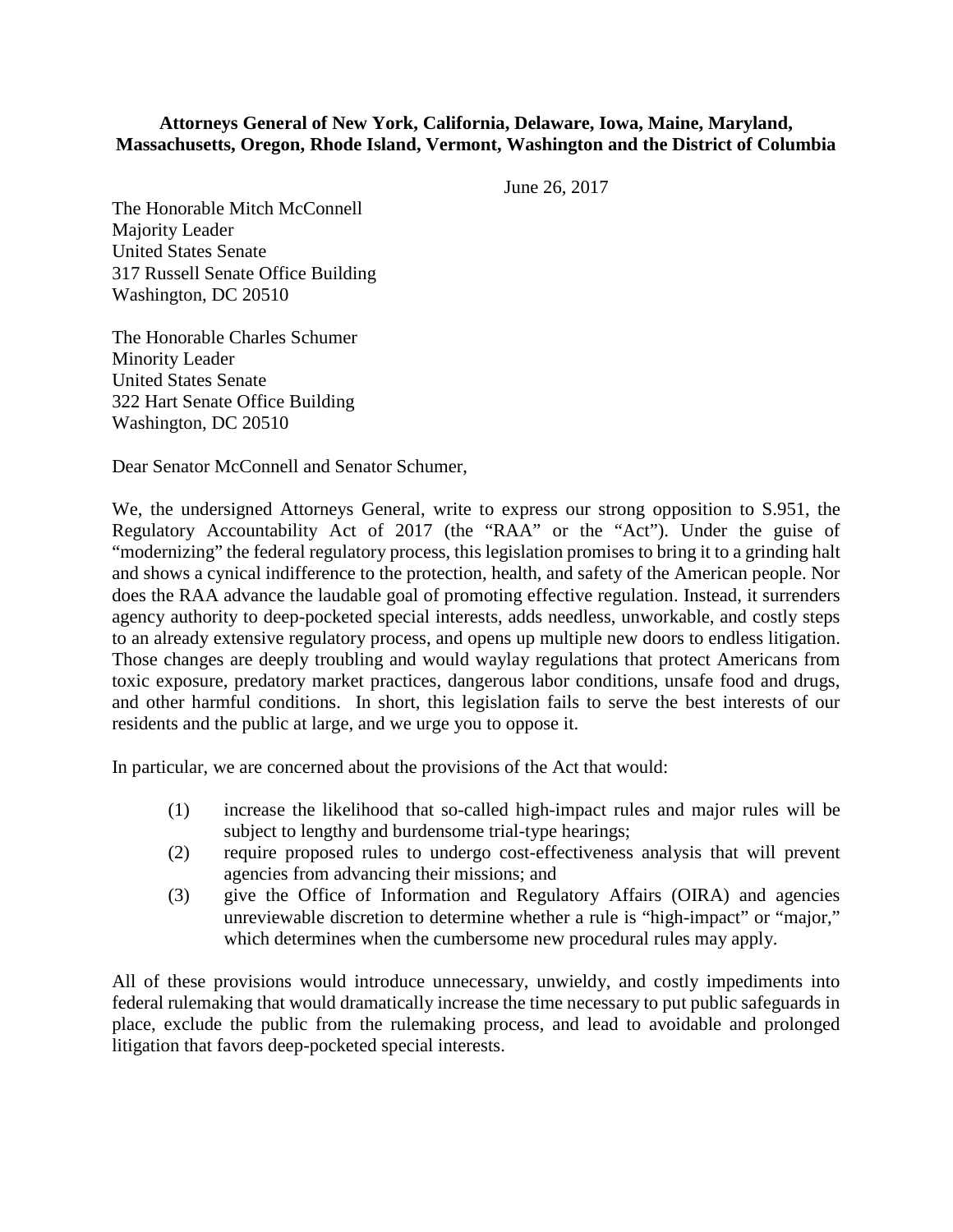**Trial-type hearings.**The Administrative Procedure Act currently allows agencies to use "notice and comment rulemaking" except when "rules are required by statute to be made on the record after opportunity for an agency hearing." 5 U.S.C. § 553. The U.S. Supreme Court has ruled that notice and comment rulemaking accords with the due process clause of the Constitution when an agency promulgates across-the-board standards rather than "adjudicate[s] disputed facts in particular cases." *See United States v. Florida E. Coast Ry. Co.*, 410 U.S. 224, 245 (1973).

Although the Regulatory Accountability Act's stated purpose is to modernize the regulatory process, it would amend the Administrative Procedure Act to authorize outdated trial-type hearings long recognized as an ineffective and inefficient means to promulgate regulations. *See* J. Skelly Wright, *The Courts and the Rulemaking Process: The Limits of Judicial Review*, 50 Cornell L. Rev. 375, 376 (1974) ("Trial-like adjudication is extremely costly in time, staff, and money[,]" and turns rulemaking into "an advocate's game."). Section 3(e) of the Act would amend 5 U.S.C. § 553 to facilitate requests for formal trial-type hearings for proposed high-impact rules (rules likely to have an annual effect on the economy of \$1 billion or more) and major rules (rules that will have an annual effect on the economy of \$100 million or more).

Courts and commentators alike have, however, disavowed trial-type hearings like the ones the Regulatory Accountability Act would allow ever since the "peanut butter hearings" in the 1960s. There, in 1959, the FDA proposed that peanut butter be composed of at least 90% peanuts. In response, peanut butter manufacturers demanded a trial-type hearing, which resulted in a rulemaking process that dragged on for more than a decade. *See Corn Products Co. v. Dep't of Health, Educ. & Welfare*, 427 F.2d 511, 513. n.5 (3d Cir. 1970). The industry's interest in delaying the rule was served by its manipulation of the process, to the detriment of consumers. The Second Circuit later cited the "notorious" peanut butter hearings as an example of "the endless delays that have tended to paralyze adjudicatory hearings and render them ineffective as a means of utilizing agency expertise." *Nat'l Nutritional Foods Ass'n v. Weinberger*, 512 F.2d 688, 697-98 & n.8 (2d Cir. 1975).

Formal hearings, by design, also favor special interests with the financial resources to enlist attorneys, hire experts, and put on witnesses, thus allowing such interests to exert undue influence over the process at the expense of ordinary Americans and small businesses. Not only will these procedural mechanisms thus delay rulemaking, they will make it even more difficult for members of the public who lack those same financial resources to participate in rulemaking processes that are intended to protect and benefit them. That is a result that unjustifiably and unfairly elevates well-funded private interests over public interests and runs directly counter to the Administrative Procedure Act's rulemaking procedure's core purpose—"guarantee[ing] to the public an opportunity to participate in the rule making process." *See* Attorney General's Manual on the Administrative Procedure Act 26 (1947).

**Cost-effectiveness.** In Section 3(f), the bill mandates that agencies issue final rules that represent the "most cost-effective" alternative. This would also incentivize litigation. Federal agencies are currently required to conduct a cost-benefit analysis for proposed significant rules, unless required otherwise by statute, and to explain how that analysis informed their final agency decision. Exec. Order No. 12,866, 58 Fed. Reg. 51735 (Oct. 4, 1993). That longstanding Order directs agencies, "[i]n deciding whether and how to regulate," to "assess all costs and benefits of regulatory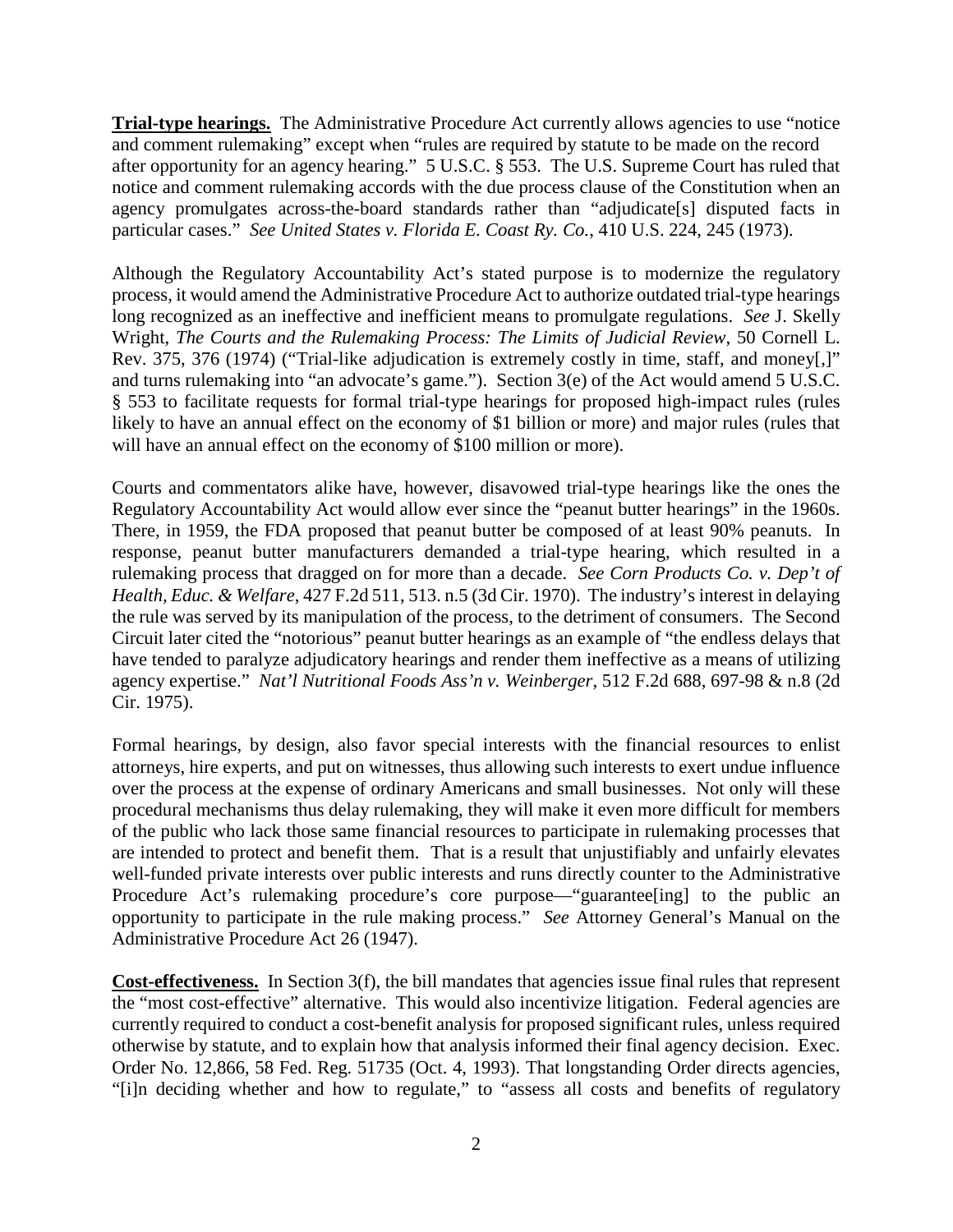alternatives, including the alternative of not regulating." "Costs and benefits[,]" the Order goes on, "shall be understood to include both quantifiable measures (to the fullest extent these can be usefully estimated) and qualitative measures of costs and benefits that are difficult to quantify, but nevertheless essential to consider." *Id*. Establishing a "most cost-effective" standard will unduly hamstring agencies from advancing their missions and applying their expertise—especially in areas where valuable benefits may not be easily quantifiable—and spawn new litigation to test the term's limits in the courts.

As an example of the regulatory gridlock and litigation that would result from enactment of a "most cost-effective" standard, one need look no further than the litigation over the Environmental Protection Agency's (EPA) application of the "least burdensome alternative" standard in the Toxics Substances Control Act (TSCA) to its proposed rule regulating asbestos over two decades ago. In 1989, after studying the issue for over ten years and amassing a 100,000-page administrative record, EPA announced a final rule banning virtually all asbestos-containing products over a period of years. The asbestos industry and its supporters filed a lawsuit challenging EPA's action. In *Corrosion Proof Fittings v. Environmental Protection Agency*, the Fifth Circuit vacated EPA's asbestos rule, finding that even though EPA found that "asbestos is a potential carcinogen at all levels of exposure," EPA had failed to demonstrate that it had selected the "least burdensome alternative" as required by TSCA. 947 F.2d 1201, 1207, 1229-30 (5th Cir. 1991). The court's interpretation of the least-burdensome alternative requirement effectively stopped EPA from undertaking any further chemical regulation under the statute, resulting in Congress passing important reforms to TSCA in 2016 removing this ill-defined and prohibitive requirement. *See, e.g.*, S. Rep. No. 114-67, at 2 (2015); 162 Cong. Rec. S3511, 16-17 (daily ed. June 7, 2016); 162 Cong. Rec. E821 (2016) (statement of Rep. Ellison of Minnesota); 162 Cong. Rec. S3534 (2016) (statement of Sen. Leahy of Vermont).

The RAA's "most cost-effective" standard is similarly ill-defined, and would invite the same litigation from special interests seeking to block, delay, and weaken proposed federal regulation. Although the Act contains a savings clause in Section  $3(g)$  that preserves rulemaking requirements of an authorizing statute that conflict with the Act's provisions, the application of that clause will only invite additional litigation from special interests, once again delaying important protections to ordinary Americans and small businesses.

**Designation of a regulation as major or high-impact.** Finally, we strongly oppose Section 4(c) of the legislation, which would preclude judicial review of a decision by OIRA or an agency regarding whether a proposed rule is "major" or "high-impact." As discussed above, Section 3(e) of the legislation would enable parties to request trial-type hearings for regulations designated as major or high-impact. In light of the President's stated desire to loosen federal regulation across the board, Exec. Order No. 13,771, 82 Fed. Reg. 9339 (Jan. 30, 2017) (requiring agencies to identify two regulations for elimination when a new regulation is proposed), we are very concerned that OIRA and federal agencies could improperly shield actions rolling back protections from burdensome hearings, while at the same time employing the very same obstacle to delay the adoption of important safeguards for consumers, public health and the environment. Federal agencies are capable of deciding for themselves when it would be useful to hold *informal* public hearings to solicit additional public feedback. And, in contrast to the *formal* trial-type procedures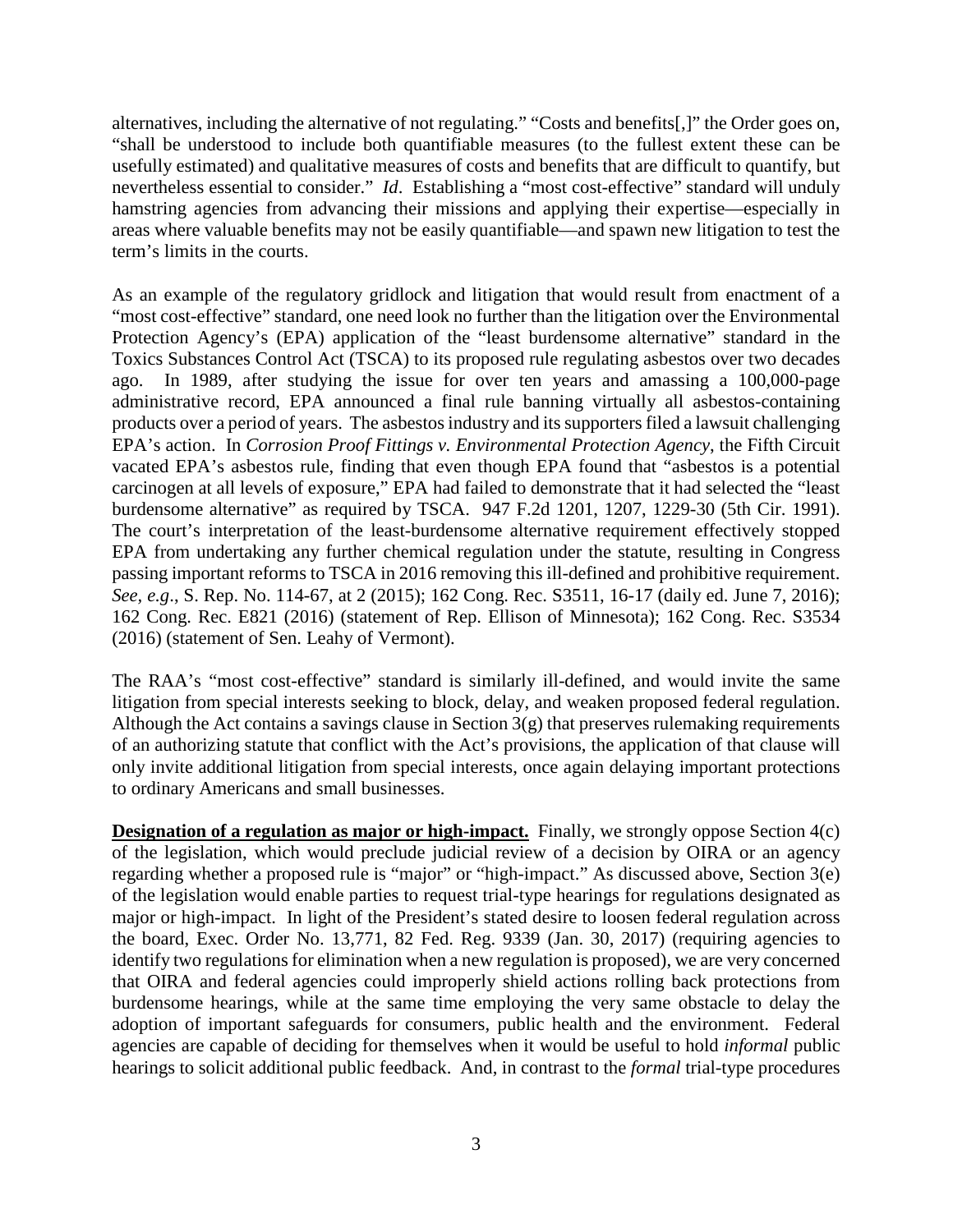this bill would authorize, those informal public hearings facilitate broad involvement by both the general public and special interests.

For those concerned with improving the regulatory process and reducing unnecessary regulation, the RAA is not a solution. Through its many ill-conceived and reckless provisions, the bill would serve to bollix, stymie, and derail the implementation of popular and necessary laws. As a result, the residents of our states and those across this country who expect the federal government to meet its obligations to safeguard their health and well-being would be left without critical protections.

We strongly oppose S.951, the Regulatory Accountability Act of 2017 and urge you to oppose its passage.

Sincerely,

Ein T. Sulve

\_\_\_\_\_\_\_\_\_\_\_\_\_\_\_\_\_\_\_\_\_\_\_\_\_\_ Eric T. Schneiderman Attorney General of New York

\_\_\_\_\_\_\_\_\_\_\_\_\_\_\_\_\_\_\_\_\_\_\_ Xavier Becerra Attorney General of California

\_\_\_\_\_\_\_\_\_\_\_\_\_\_\_\_\_\_\_\_\_\_\_ Matthew P. Denn Attorney General of Delaware

Ton Miller

\_\_\_\_\_\_\_\_\_\_\_\_\_\_\_\_\_\_\_\_\_\_\_\_\_\_\_\_\_ Karl A. Racine Attorney General of District of Columbia

\_\_\_\_\_\_\_\_\_\_\_\_\_\_\_\_\_\_\_\_\_\_ Tom Miller Attorney General of Iowa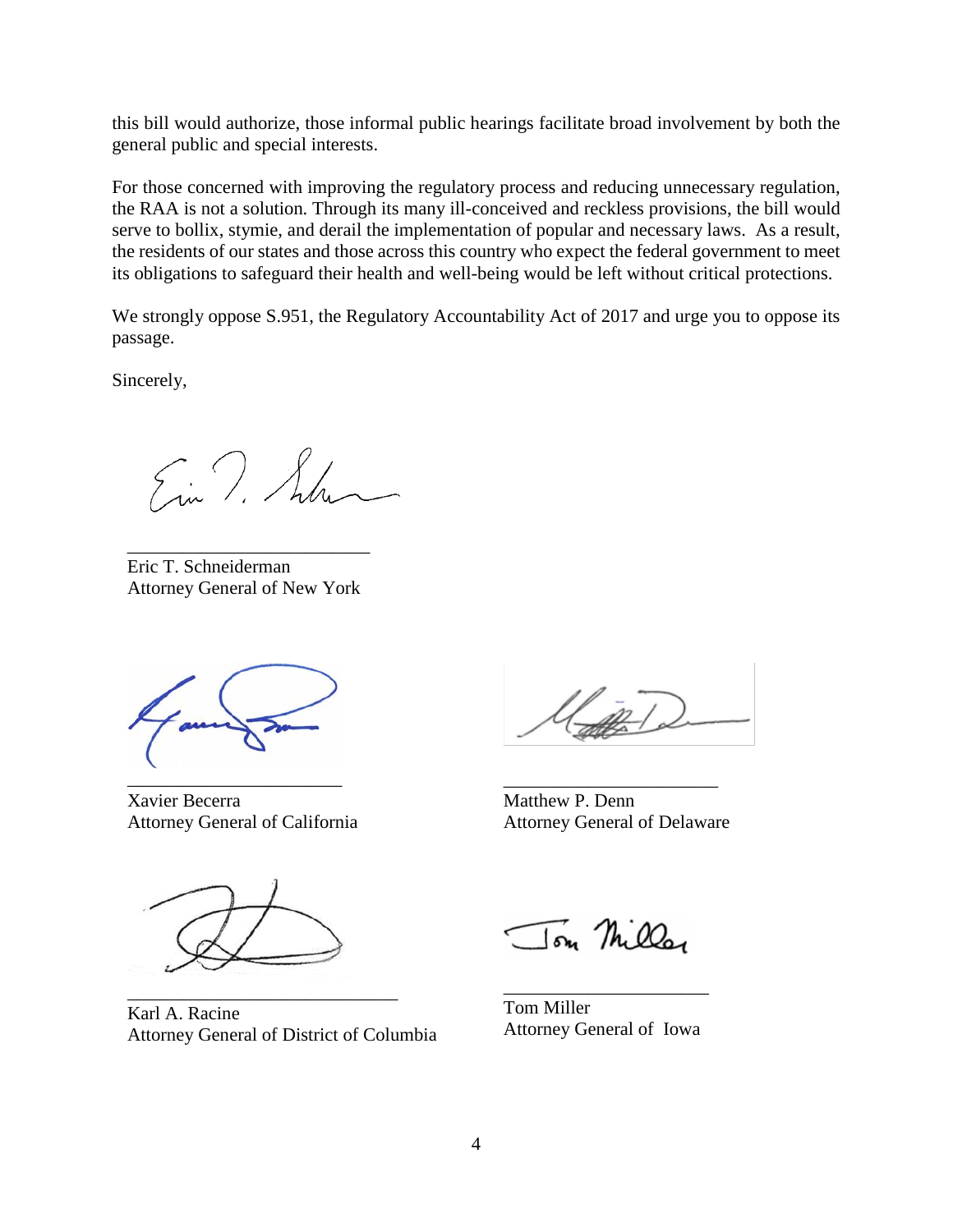7 hull '|ar \_\_\_\_\_\_\_\_\_\_\_\_\_\_\_\_\_\_\_

Janet T. Mills Attorney General of Maine

 $Bia-2$  feed

Brian E. Frosh Attorney General of Maryland

\_\_\_\_\_\_\_\_\_\_\_\_\_\_\_\_\_\_\_\_\_\_\_\_

He \_\_\_\_\_\_\_\_\_\_\_\_\_\_\_\_\_\_\_\_\_\_\_\_\_

Maura Healey Attorney General of Massachusetts

CEllut. ( ∂•z

Ellen F. Rosenblum Attorney General of Oregon

\_\_\_\_\_\_\_\_\_\_\_\_\_\_\_\_\_\_\_\_\_\_\_\_\_

Peter F. Kilmartin

\_\_\_\_\_\_\_\_\_\_\_\_\_\_\_\_\_\_\_\_\_\_\_\_\_ Peter Kilmartin Attorney Rhode Island

Thomas J. Donovan, Jr. Attorney General of Vermont

\_\_\_\_\_\_\_\_\_\_\_\_\_\_\_\_\_\_\_\_\_\_\_